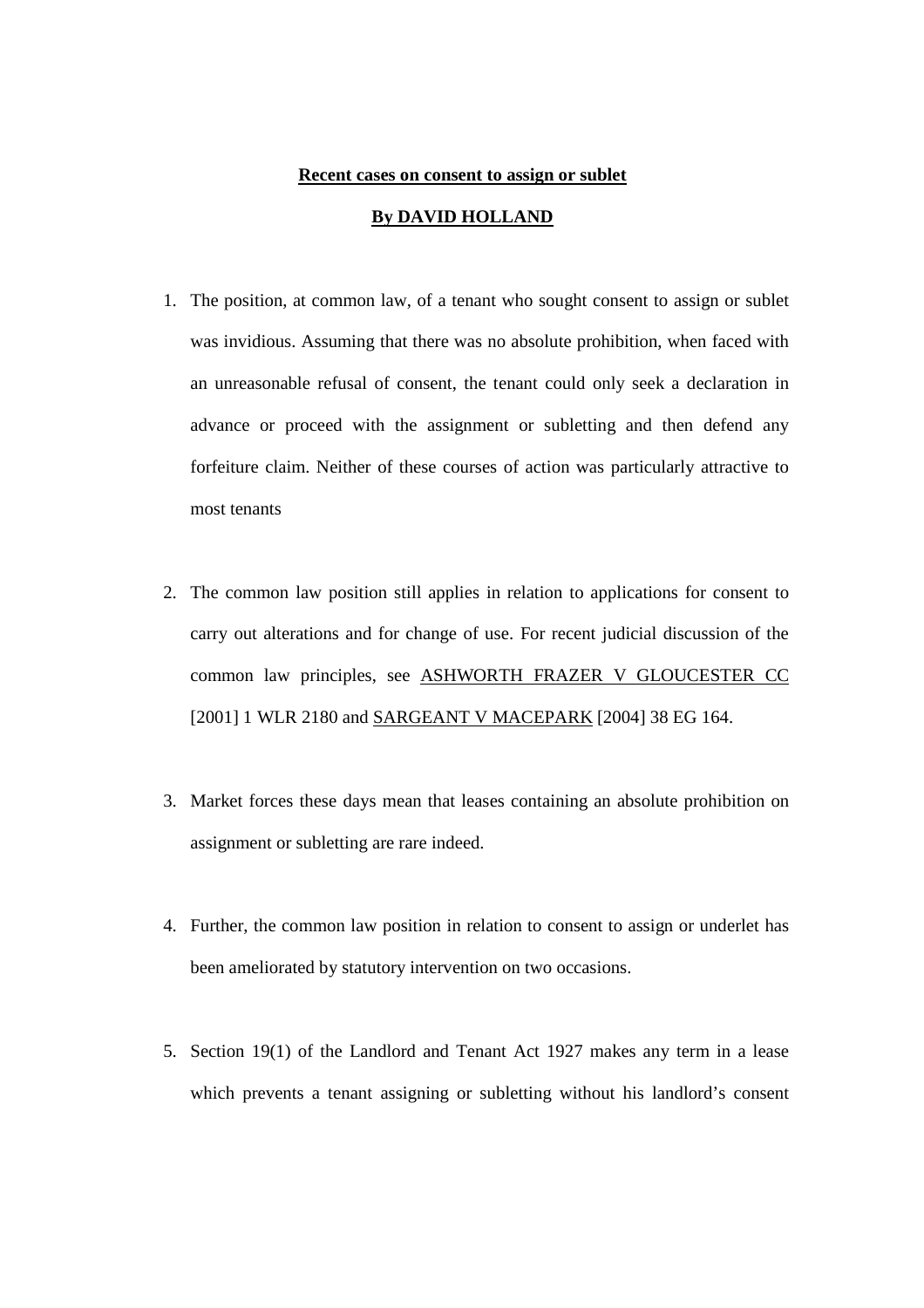subject to a proviso that the consent is not to be unreasonably withheld. This has now, of course, to be read subject to the parties rights under the Landlord and Tenant (Covenants) Act 1995, to stipulate in advance situations in which the landlord can refuse consent.

- 6. More significantly, the Landlord and Tenant Act 1988 makes three fundamental changes to the common law position.
- 7. Firstly, it imposes a statutory duty on a landlord who receives a written application for licence to assign or sublet to give consent unless it is reasonable grounds not to do so. He must also notify the tenant of his decision and his reasons within a reasonable time. Further, if the consent is subject to any conditions, not only must these be reasonable but they must also be spelt out in the landlords reply.
- 8. Secondly, the act places on the landlord the burden of showing that any refusal or the imposition of any conditions was reasonable. He need only show that his conclusions were such as might have been reached by a reasonable man in the circumstances, but it is for him and not the tenant to prove this.
- 9. Finally, the act gives a tenant the right to sue for damages suffered as a result of a landlord's unreasonable refusal.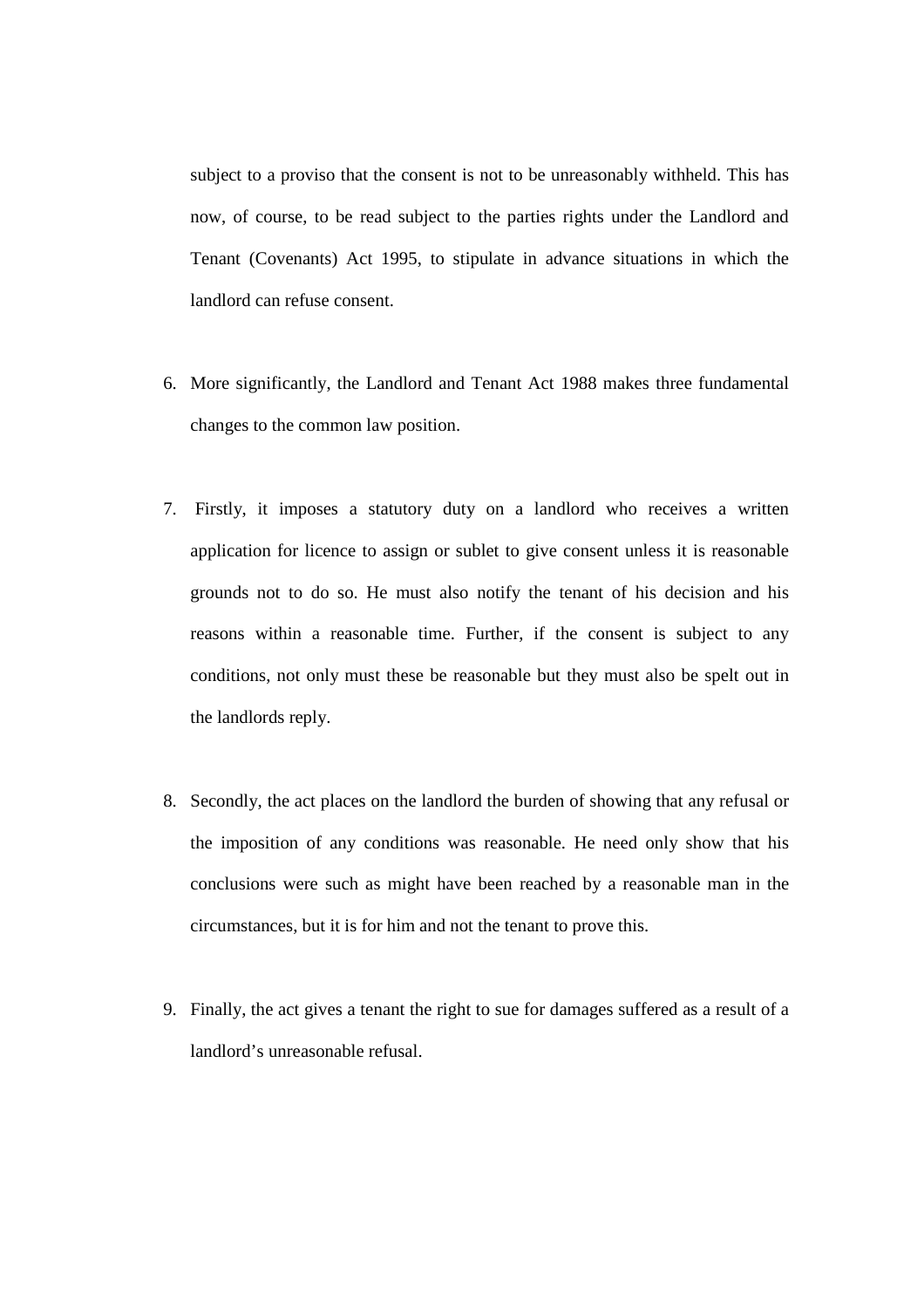- 10. Just how far the pendulum has swung in favour of tenants has been illustrated in a number of recent cases.
- 11. In GO WEST V SPIGAROLO [2003] QB 1140, the tenant had applied for consent on  $13<sup>th</sup>$  March 2001. The landlord had written refusing consent on  $30<sup>th</sup>$ May 2001. However, correspondence continued until the date of issue of proceedings on  $10<sup>th</sup>$  July 2001. The judge found that, whereas the landlord's refusal of consent on  $30<sup>th</sup>$  May was unreasonable, as a result of the subsequent correspondence, it was not unreasonable in refusing consent on the day proceedings were issued. He thus dismissed the tenants claim.
- 12. The Court of appeal overturned his decision. The court emphasised that a landlord cannot rely upon reasons for refusing consent which he has not put forward in writing within a reasonable time. The reasonableness of a landlord's refusal must be judged as at the expiry of the reasonable time. When this period expires, in turn, must depend upon all the circumstances of the case, including, if relevant, events after the tenant's application. If, for example, a tenant applies for consent and the landlord, within a reasonable time, reasonably asks for further information, the time within which the landlord must respond will not expire until after the tenant has given satisfactory replies. Similarly if, following the expiry of what otherwise might be deemed to be a reasonable time, the tenant writes giving the landlord a further deadline within which to respond, then it seems that the landlord's time for responding will not expire until after this deadline has passed.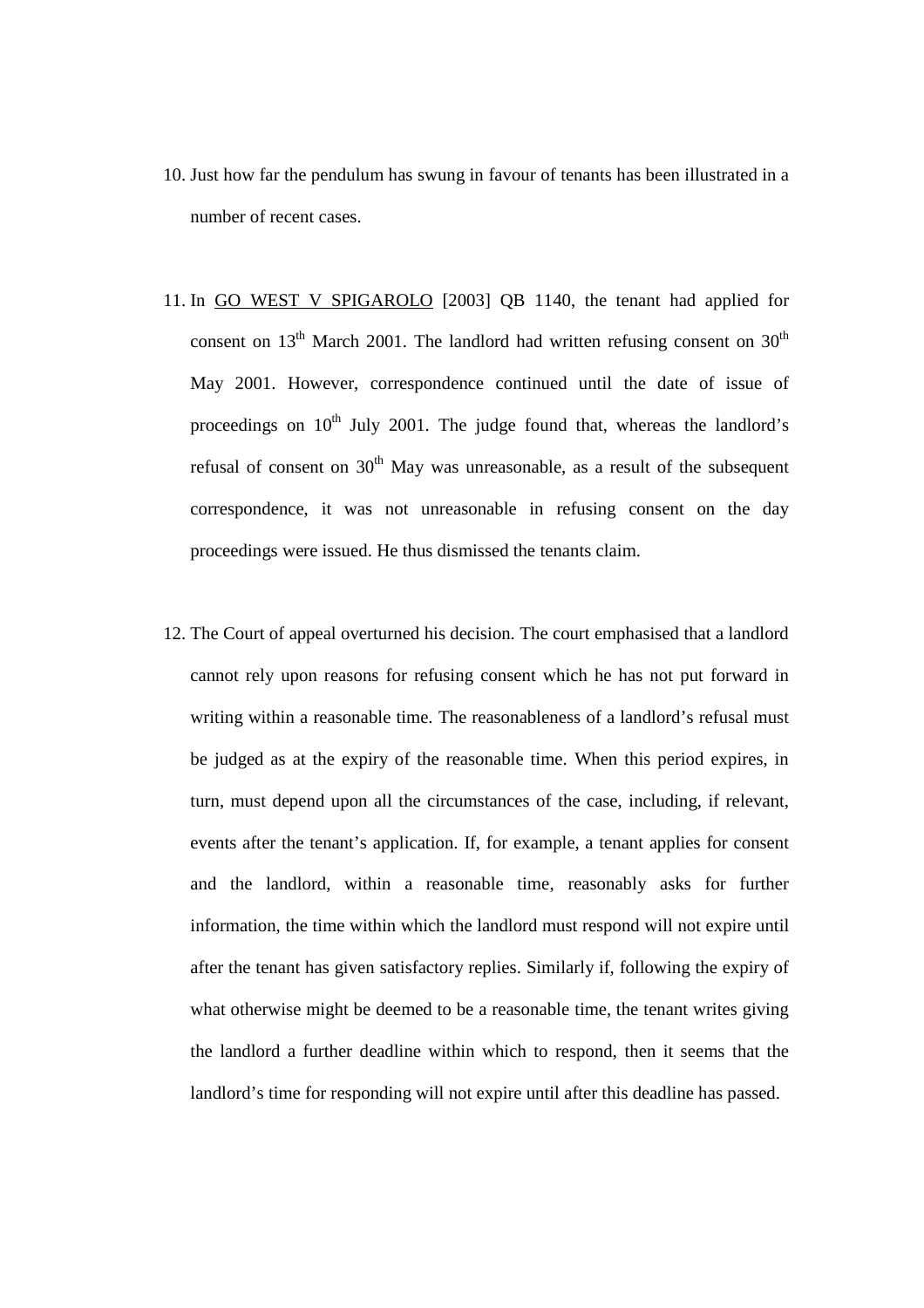- 13. However, once a landlord has responded, the reasonable time automatically expires. Thus, in this case the reasonable time expired on  $30<sup>th</sup>$  May 2001 and the subsequent correspondence was irrelevant.
- 14. Perhaps of most significance, the court said this:

*"…I find it hard to imagine that a period anything like as long as that which elapsed from 13 March to 10 July 2001--a period of almost four months--could ever be acceptable, save perhaps in the most unusual and complex situations. I repeat, and for my own part would wish to emphasise, Sir Richard Scott V-C's references in the* Norwich Union *case [1999] 1 WLR 531 to the landlord dealing with his tenant's application "expeditiously" and "at the earliest sensible moment"…It may be that a reasonable time….will sometimes have to be measured in weeks rather than days; but even in complicated cases, it should in my view be measured in weeks rather than months."*

## 15. In BLOCKBUSTER ENTERTAINMENT V BARNSDALE [2003] EWHC 2912,

the lease contained a clause compelling the tenant, in the event of a proposed subletting, to provide the landlord with a "certificate" setting out the rent and service charges under the proposed sublease. The tenant wrote asking for consent to underlet on  $28<sup>th</sup>$  May 2002. Despite the fact that the letter did not contain a certificate, the judge held that the statutory duty on the landlord arose from that date. He held that the landlord had all the necessary information by  $19<sup>th</sup>$  June 2002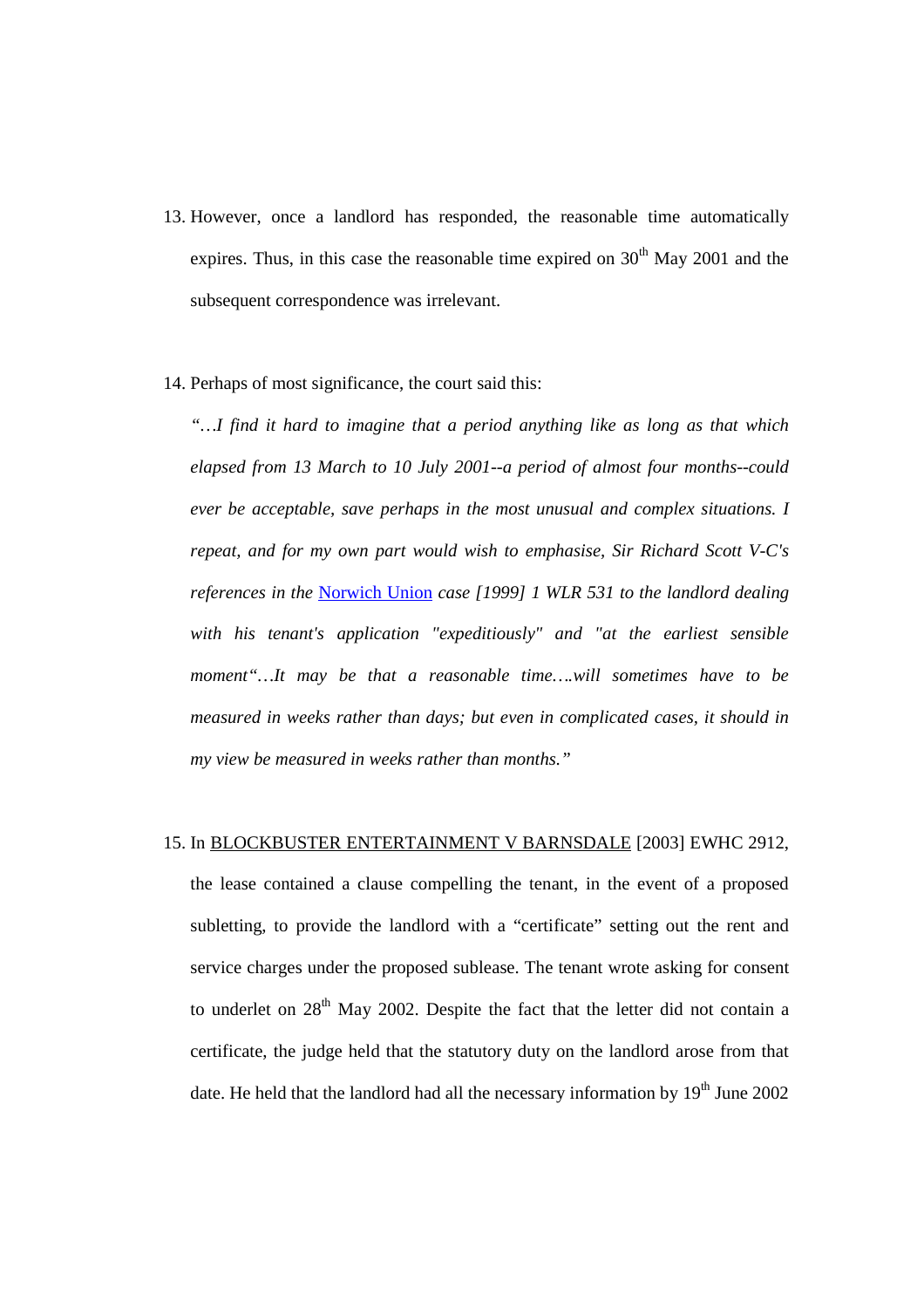and should have granted consent on or before  $26<sup>th</sup>$  June. In fact the landlord did not give its consent until  $15<sup>th</sup>$  July 2002 and was thus in breach. It was held liable in damages when the proposed underletting went off.

- 16. In MOUNT EDEN V FOLIA [2003] EWHC 1815 Ch, there was some dispute as to whether the tenant's application for consent to sublet had been sent on the  $11<sup>th</sup>$ or  $17<sup>th</sup>$  June 2002, however Peter Smith J. accepted that it had been received on 18<sup>th</sup> June 2002. The judge found that the landlord had considered the application on  $20<sup>th</sup>$  June 2002 and decided on that day to refuse it on a number of grounds. Thereafter, the landlord had instructed a solicitor and taken advice. Despite a chasing letter from the tenant dated  $10<sup>th</sup>$  July 2002, the landlord did not respond until  $15^{th}$  July 2002, when it refused consent for the reasons decided on  $20^{th}$  June.
- 17. In addition to finding that none of the grounds put forward were reasonable, the judge held that the letter of  $15<sup>th</sup>$  July 2002 was not served within a reasonable time of either  $11<sup>th</sup>$  or  $17<sup>th</sup>$  June. Given that the decision had already been made on  $20<sup>th</sup>$ June, he was of the view that the reasonable time had expired "by a few days after  $21<sup>st</sup>$  June 2002". Given that the landlord had not given any grounds for refusing consent by that date, it was under a duty to consent.
- 18. In relation to the subsequent letter from the tenant dated  $10<sup>th</sup>$  July 2002, which asked for a response "by return", he said: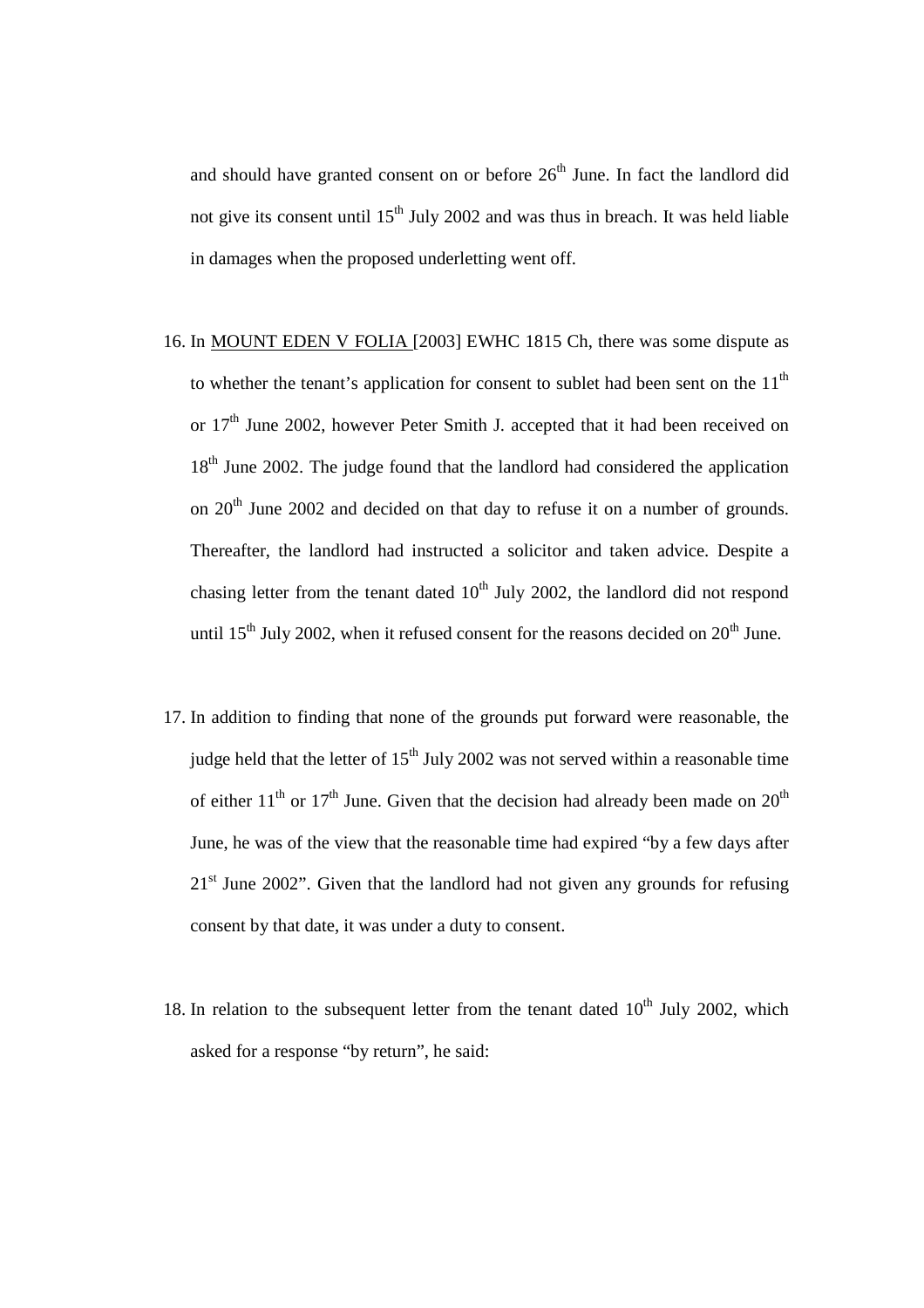*"….if [the landlord] had responded by return then it would have been difficult for [the tenant] to contend that they had not responded within a reasonable time."* 

- 19. Thus he granted the tenant a declaration and, for good measure, awarded indemnity costs against the landlord. He also added, albeit obiter, that there was no reason why, in an appropriate case, exemplary or punitive damages should not be awarded to the tenant.
- 20. This was a theme to which the same judge returned in the latest of the cases, DESIGN PROGRESSION V THURLOE PROPERTIES [2004] EWHC 324. In that case the tenant applied on  $21<sup>st</sup>$  January 2002 for licence to assign the two year residue of the lease. The premises were under-rented and the assignee had offered a premium of £75,000. The judge found that the landlord adopted a deliberate strategy designed to achieve the maximum rental income from the property. It wanted to obtain possession of the premises to re-let at a higher rent. When the tenant refused to surrender for no premium, the landlord set out to frustrate the proposed assignment and "see off" the assignee. The landlord raised a series of requests for further information and for references which the judge styled as "delaying tactics".
- 21. The judge however found that the landlord had all the necessary information by  $21<sup>st</sup>$  March 2002 and that the reasonable time for it to respond expired then. It should have consented on or before that date. Despite this the landlord, for the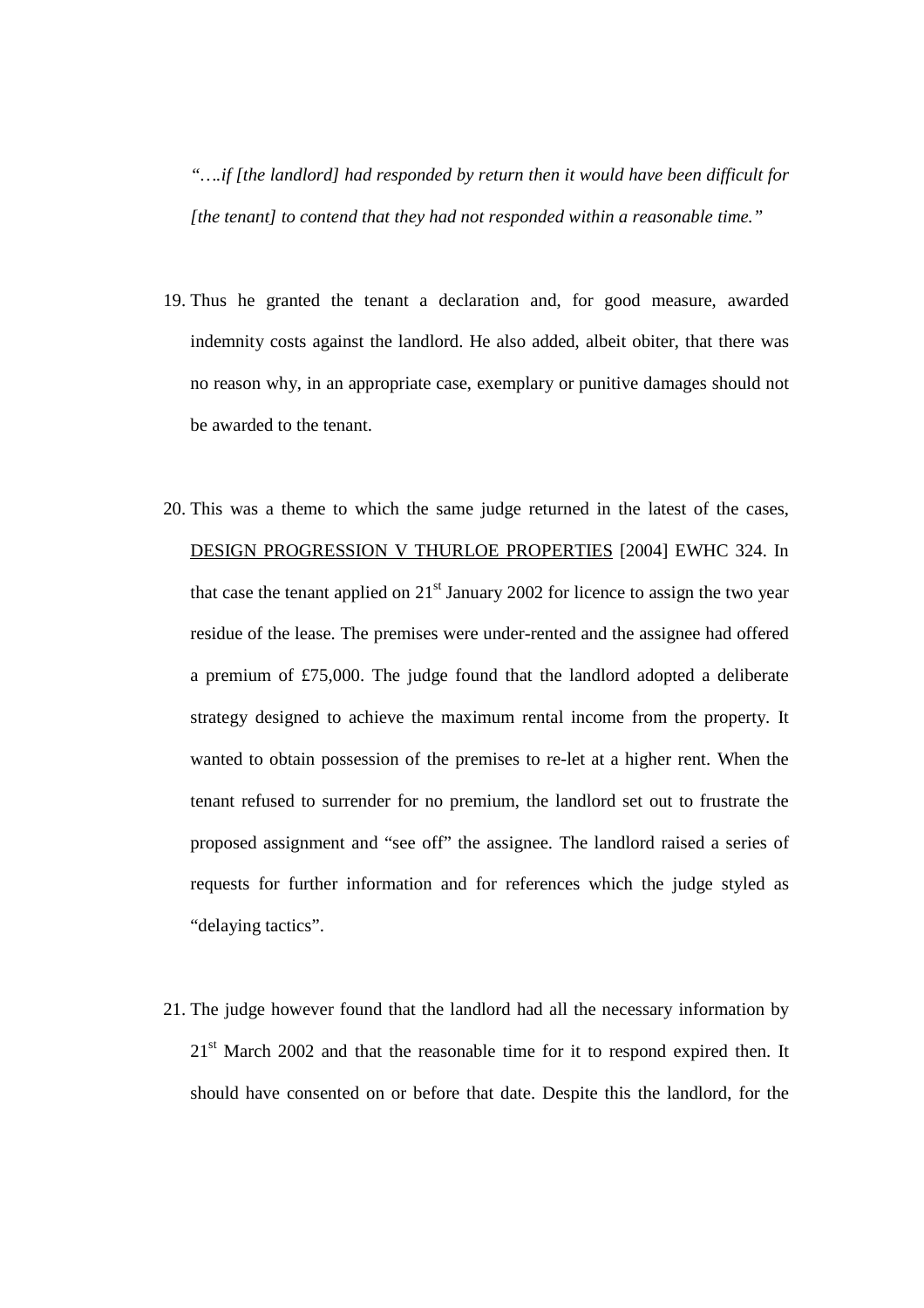next month, made further demands for information which the tenant and the assignee attempted to answer. The landlord never expressly refused or granted consent. The assignee however went elsewhere.

- 22. The case is most interesting for the following point. Having considered his previous decision and the House of Lords case of KUDDUS V CHIEF CONSTABLE [2002] AC 122, the judge held that he could award exemplary damages. Having awarded well over £100,000 in compensatory damages, he awarded an extra £25,000.
- 23. Finally, and most recently, there is the decision of the deputy Judge in NCR V RIVERLAND [2004] EWHC 2073 (Ch). In that case, having reviewed the authorities, the judge summarised the principles to be applied. He put forward ten propositions:

*"(1) A landlord owes a duty to a tenant to give a decision on an application for consent within a reasonable time: section 1 (3) of the Act.* 

*(2) What will amount to a reasonable time will depend upon all of the circumstances of a particular case….* 

*(3) The assessment of whether a reasonable time has elapsed in which the landlord has to give a decision will be made at the time at which it is claimed that a reasonable time has elapsed, and in the light of the facts at that time…. Amongst the factors that will be borne in mind in assessing*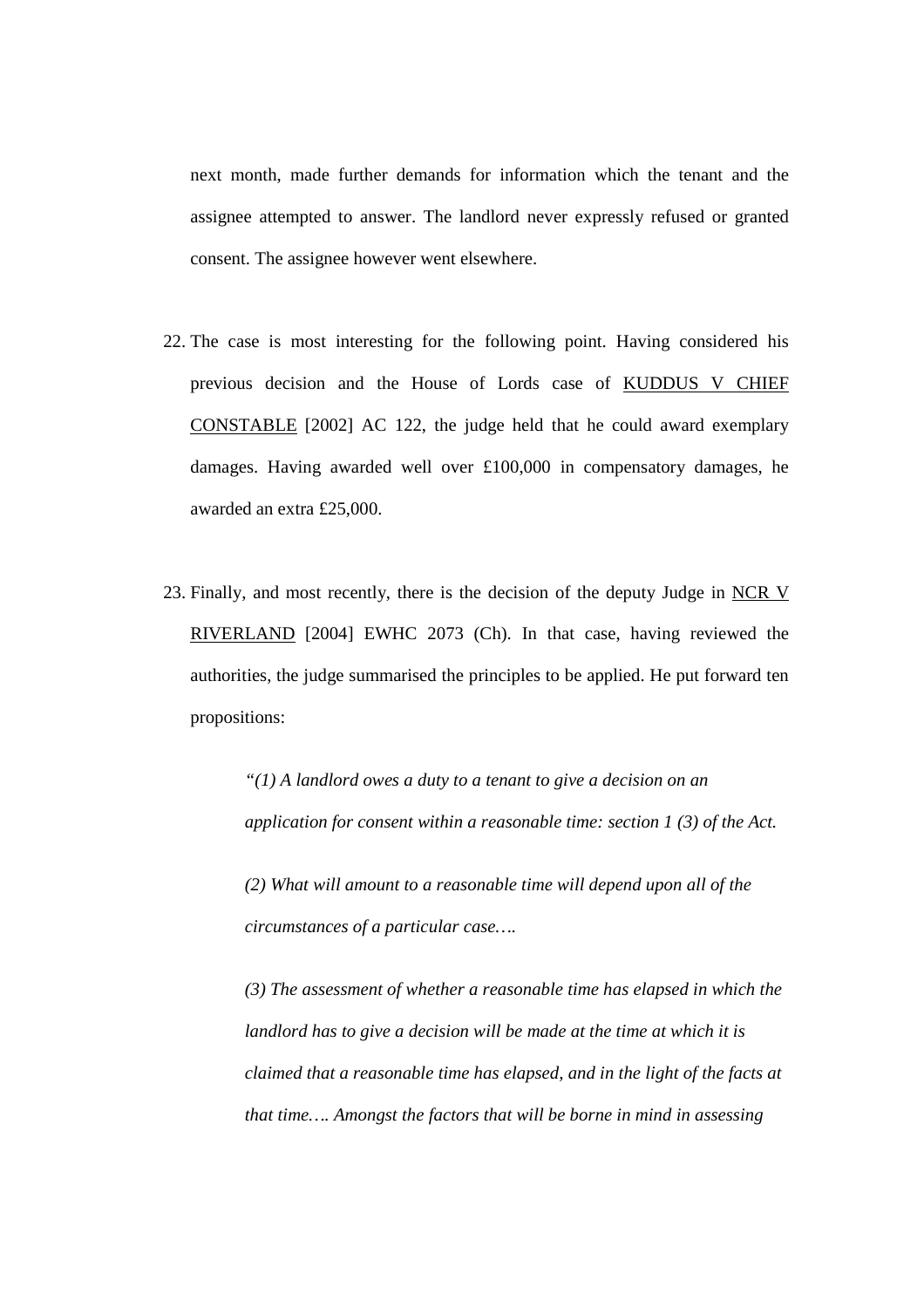*whether a reasonable time has elapsed is that the purpose of the Act is to "enable there to be fair and sensible dealing between landlords and tenants [and] a state of certainly to be achieved at the earliest sensible moment"..* 

*(4) If, within a reasonable time, a landlord gives notice refusing consent, reasons must be given for the refusal: see section 1(3) (b) (ii) of the Act.* 

*(5) The burden is on the landlord to show that it was reasonable, by reference to the reasons given in the notice, to refuse consent. "… [I]t is not now open to a landlord to put forward reasons justifying the withholding of consent if' those are reasons which were not put forward in accordance with section 1(3)(b), that is they were not reasons which were put forward in writing within a reasonable time…* 

*(6) Once a notice has been given by a landlord, that landlord cannot subsequently justify a refusal of consent by referring to reasons which are not set out and relied upon in that notice...* 

*(7) An unreasonable refusal of consent renders a landlord liable to pay damages to a tenant for breach of statutory duty. The measure of damages will be the tortious measure: see section 4 of the Act.* 

*(8) A failure to give a decision within a reasonable time will be treated as equivalent to a refusal of consent without reasons. This conclusion*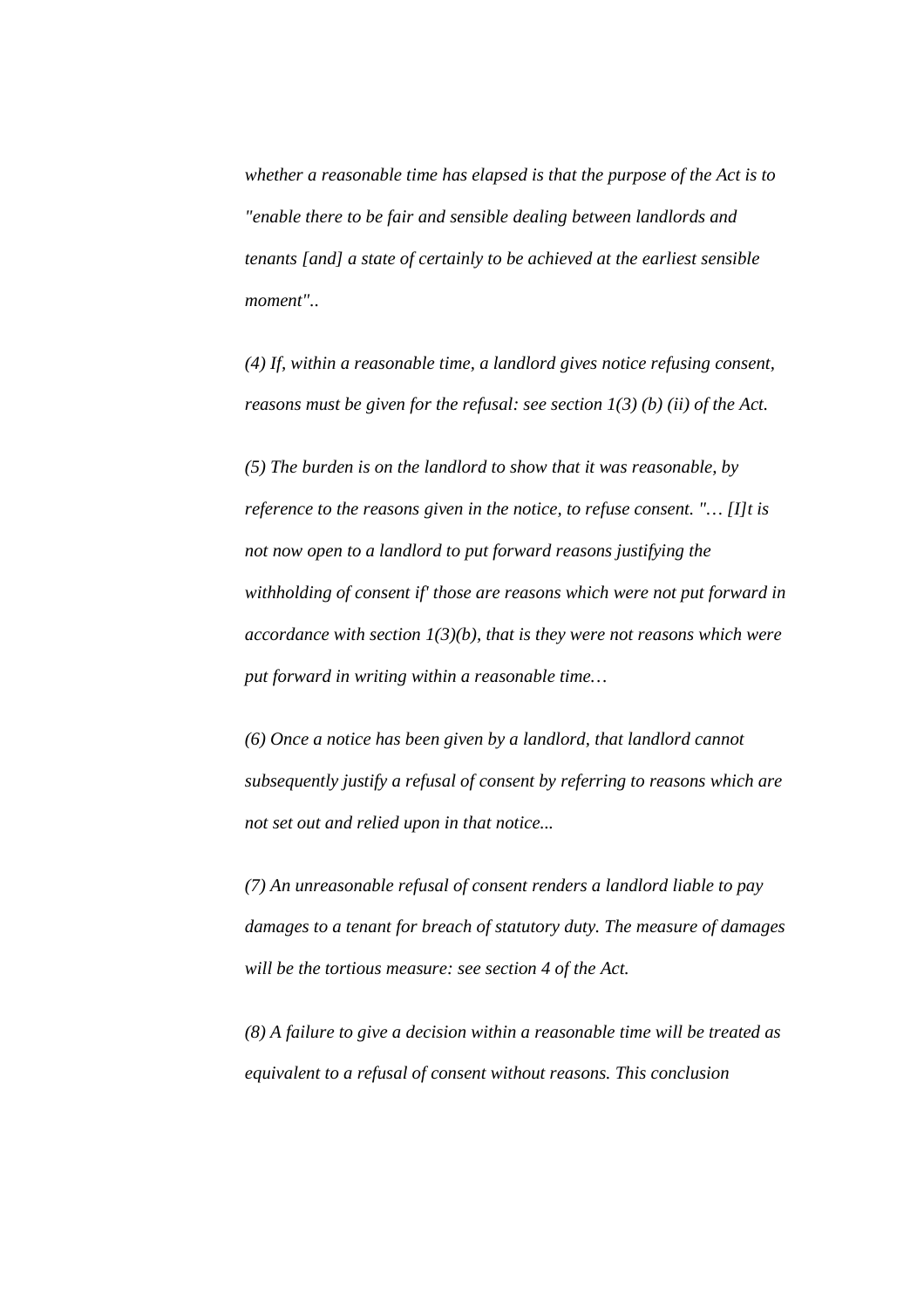*necessarily follows from the fact that it is the landlord's obligation to make a decision within a reasonable time.* 

*(9) It also follows that a failure to communicate a decision on a tenant's application within a reasonable time, will also make a landlord liable to pay damages to a tenant. That liability will not be avoided or mitigated even if a landlord is able subsequently to show that there were reasonable grounds for withholding consent...* 

*(10) A landlord will discharge the burden of proving that a refusal of consent is reasonable if it can show that some landlords, acting reasonably, might have refused consent for the reasons given, even though some other reasonable landlords might have given consent."* 

24. In that case, the tenant formally asked for consent to underlet on  $30<sup>th</sup>$  June 2003. After considerable correspondence and the provision of a considerable amount of information by the tenant about the proposed underlessee, the judge found that the application for consent to underlet was fully "submitted" by  $28<sup>th</sup>$  July 2003. That was the date by which the tenant had provided to the landlord all the information which could reasonably have been required. That was the date from which the reasonable time for the purposes of section 1 (3) of the act would be measured. Having reviewed all the documents and heard oral evidence, the judge found that the reasonable time expired on  $11<sup>th</sup>$  August, that is two weeks or 11 working days from the date the application had finally been submitted. Indeed he found that a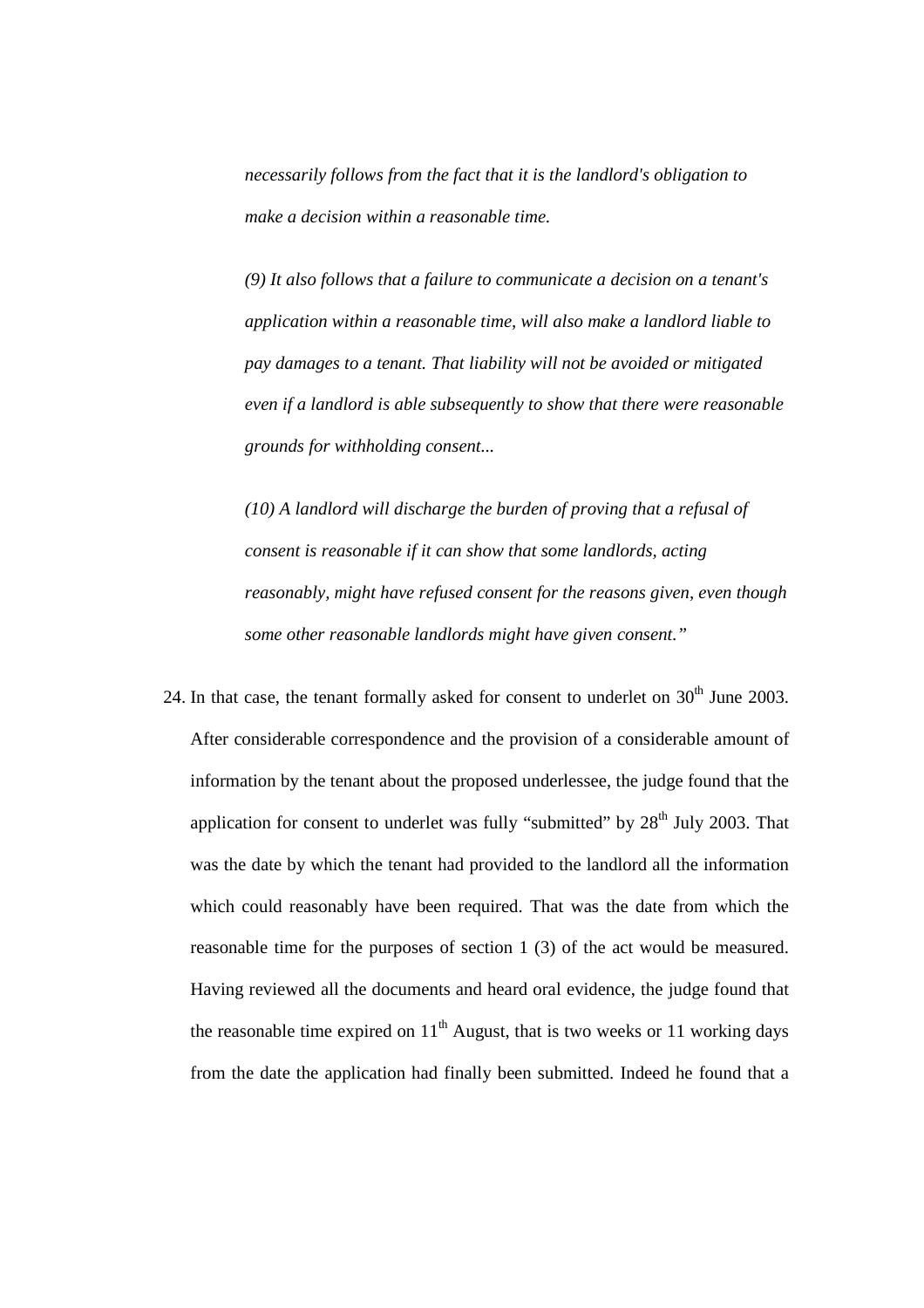period of seven days should have been sufficient. The landlord had not consented by that date and was therefore in breach of its statutory duty.

- 25. Two factors weighed heavily on the judges mind. The first was the fact that the tenant was applying, not for consent to assign, but for consent to underlet. The tenant would thus still be liable to the landlord under the terms of the lease. In those circumstances, the financial status of the proposed underlessee was of no great or vital significance to the landlord. Secondly, much of the relevant information had been in the hands of the landlord well before  $28<sup>th</sup>$  July and from as early as  $30<sup>th</sup>$  June.
- 26. What lessons can be learned from these cases? I think the following.

#### 27. For landlords:

(1) In negotiating the terms of any new lease, try to specify as many circumstances as possible in which it will be reasonable for consent to be refused-i.e. make use of the provisions of the 1995 Act.

(2) If you do receive a written application for consent to assign or underlet, act quickly. Your time limit will be measured in days or weeks not months. The reasonable time within which a landlord must make his decision may be shorter if the proposed transaction is an underletting rather than an assignment.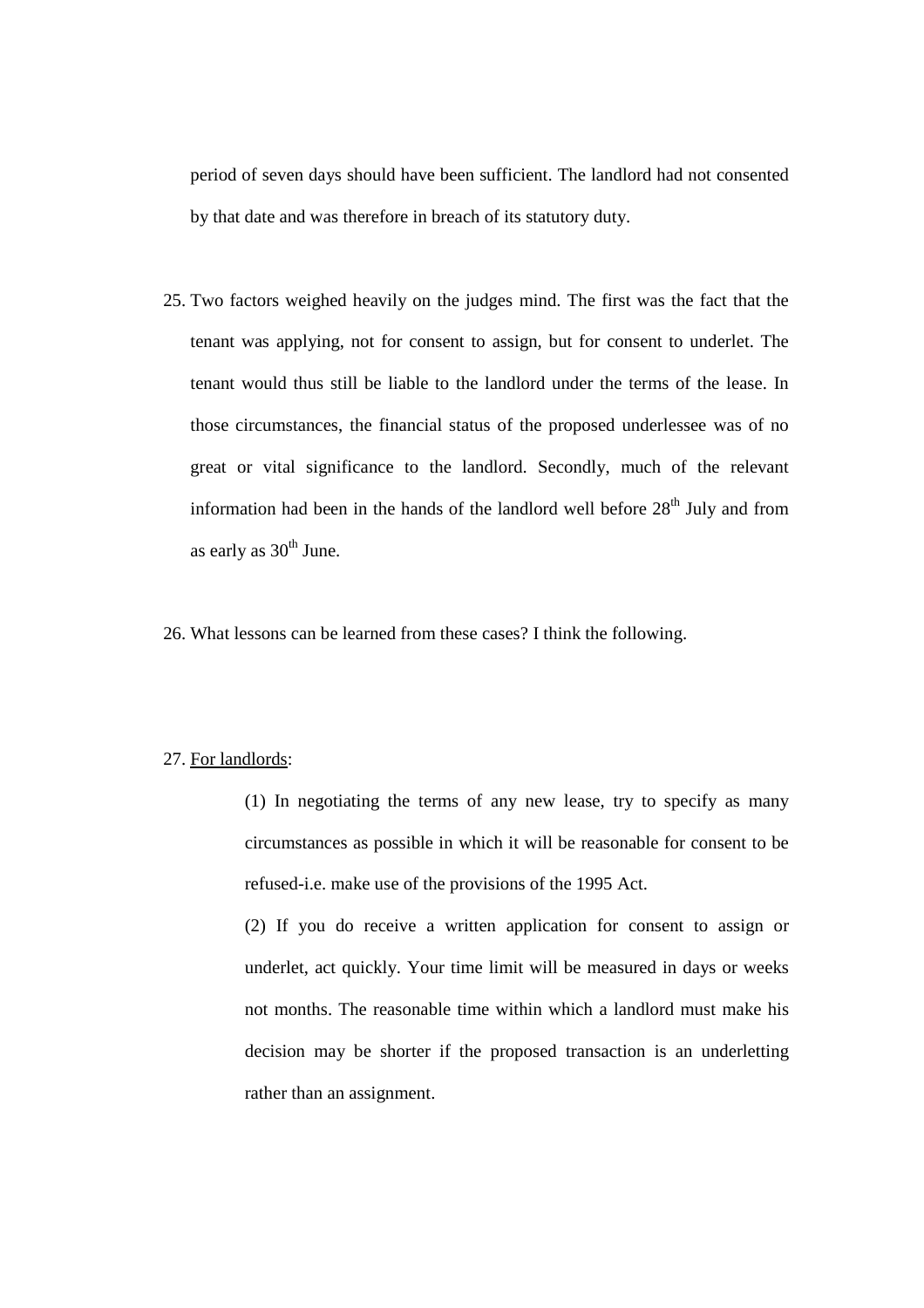(3) Don't stand on technicality. If necessary, give consent in principle but expressly subject to the fulfilment by the tenant of other conditions. Don't seek to rely on minor breaches of covenant.

(4) If you have to ask for further information, do so swiftly. Don't ask for more information than you reasonably require (see below).

(5) If you are going to refuse consent, then draft your letter carefully. Set out each of you reasons and give an explanation. If you are not prepared at present to consent, but would be prepared to consent in other circumstances, then say so and set out the conditions upon which you would be prepared to consent. There's a partner in a well known firm of solicitors who advises his clients to address such letters as if they were written "Dear Judge". That's not as bad policy to adopt.

(6) Above all, don't have an ulterior motive in refusing consent. Remember, you are not entitled to seek to improve your present position, only to maintain it.

## 28. For tenants:

(1) Do remember to ask for consent in writing beforehand.

(2) Include as much information as you can in your initial request for consent. What information is relevant and ought to be included will of course depend on the facts of each individual case. However as a rough "rule of thumb", if available you should try to enclose: